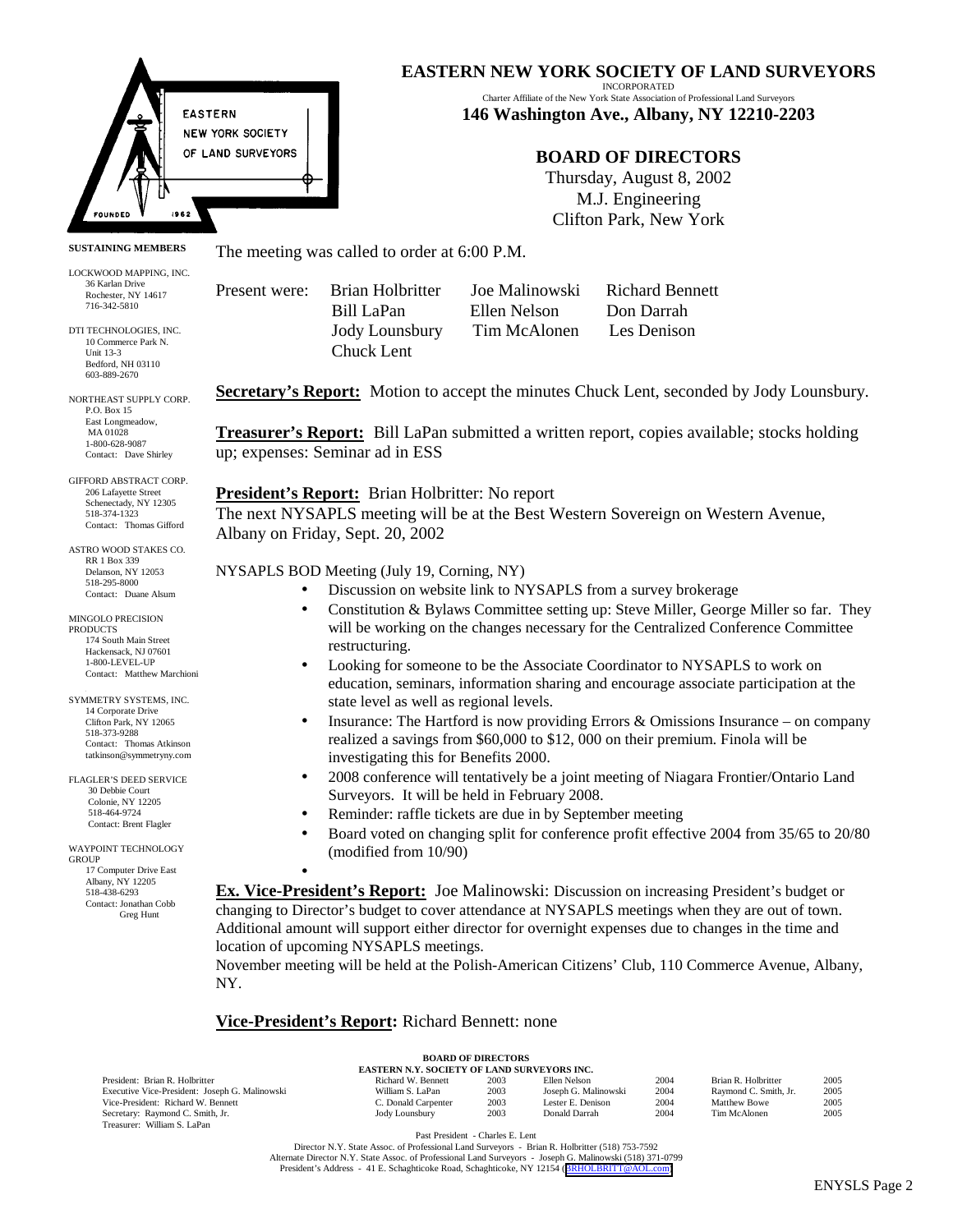

# **EASTERN NEW YORK SOCIETY OF LAND SURVEYORS**

INCORPORATED Charter Affiliate of the New York State Association of Professional Land Surveyors **146 Washington Ave., Albany, NY 12210-2203**

#### **SUSTAINING MEMBERS**

# **COMMITTEE REPORTS:**

LOCKWOOD MAPPING, INC. 36 Karlan Drive Rochester, NY 14617 716-342-5810

DTI TECHNOLOGIES, INC. 10 Commerce Park N. Unit 13-3 Bedford, NH 03110 603-889-2670

NORTHEAST SUPPLY CORP. P.O. Box 15 East Longmeadow, MA 01028 1-800-628-9087 Contact: Dave Shirley

GIFFORD ABSTRACT CORP. 206 Lafayette Street Schenectady, NY 12305 518-374-1323 Contact: Thomas Gifford

ASTRO WOOD STAKES CO. RR 1 Box 339 Delanson, NY 12053 518-295-8000 Contact: Duane Alsum

MINGOLO PRECISION **PRODUCTS** 174 South Main Street Hackensack, NJ 07601 1-800-LEVEL-UP Contact: Matthew Marchioni

3 SYMMETRY SYSTEMS, INC. 14 Corporate Drive Clifton Park, NY 12065 518-373-9288 Contact: Thomas Atkinson tatkinson@symmetryny.com

FLAGLER'S DEED SERVICE 30 Debbie Court Colonie, NY 12205 518-464-9724 Contact: Brent Flagler

WAYPOINT TECHNOLOGY **GROUP**  17 Computer Drive East Albany, NY 12205 518-438-6293

 Contact: Jonathan Cobb Greg Hunt

- Legislative Committee: Ellen Nelson
	- Continuing Ed Bill was signed into law by the Governor on July 23 to begin on January 1, 2004.
	- Next issue to be tackled is the Model Law Definition
	- Next meeting is at NYSAPLS on Sept 19, 2002, 10:00AM that will be a joint meeting with SBELS.

Scholastic Development: Ellen Nelson

- Still haven't gotten back the information on the examinations given.
- Preparing a flier explaining TrigStar to be sent to local high school math teachers and department heads to prepare them for the test next April. Anticipating mailing it out in Sept/Oct.
- Brian Holbritter had the Local Winner. A \$500 savings bond will be given to him.

## Conference Committee: Ellen Nelson

- Next meeting will be Sept. 24, 2002 at Erdman Anthony at 10:00AM
- Looking into venues in the Capital District area for 2005
- Joe Malinowski and the NYSAPLS Education Committee are preparing the list of speakers and topics for 2004 to be presented at the September meeting to Rochester for their final selection. Central Office is assisting. The theme will be running a successful survey business.
- 2003 is going well
- **Discussion that Eastern will be forming its conference committee to coordinate the local efforts at the September meeting**

### • Website: Kurt Heiss/Ellen Nelson

- Pictures of the boat trip are on the web.
- We are counting the number of hits
- If there is something else you want to see, let us know
- Question on availability of advertising and links

## Continuing Education: Chuck Lent/Jody Lounsbury

- 27 signed up as of today
- 55 max
- Certificate will be provided; approved for continuing ed credits in VT, NH, NJ,; Maine approves after the course is given; no word on RI yet.
- State vouchers will be accepted
- Discussed cost for NYSAPLS support for mailings

Long distance learning now becoming available through Buckner and Wilson

| <b>BOARD OF DIRECTORS</b>                          |                     |      |                      |      |                       |      |
|----------------------------------------------------|---------------------|------|----------------------|------|-----------------------|------|
| <b>EASTERN N.Y. SOCIETY OF LAND SURVEYORS INC.</b> |                     |      |                      |      |                       |      |
| President: Brian R. Holbritter                     | Richard W. Bennett  | 2003 | Ellen Nelson         | 2004 | Brian R. Holbritter   | 2005 |
| Executive Vice-President: Joseph G. Malinowski     | William S. LaPan    | 2003 | Joseph G. Malinowski | 2004 | Raymond C. Smith, Jr. | 2005 |
| Vice-President: Richard W. Bennett                 | C. Donald Carpenter | 2003 | Lester E. Denison    | 2004 | <b>Matthew Bowe</b>   | 2005 |
| Secretary: Raymond C. Smith, Jr.                   | Jody Lounsbury      | 2003 | Donald Darrah        | 2004 | Tim McAlonen          | 2005 |
| Treasurer: William S. LaPan                        |                     |      |                      |      |                       |      |
| _______<br>_____                                   |                     |      |                      |      |                       |      |

Past President - Charles E. Lent

Director N.Y. State Assoc. of Professional Land Surveyors - Brian R. Holbritter (518) 753-7592 Alternate Director N.Y. State Assoc. of Professional Land Surveyors - Joseph G. Malinowski (518) 371-0799<br>President's Address - 41 E. Schaghticoke Road, Schaghticoke, NY 12154 ([BRHOLBRITT@AOL.com\)](mailto:BRHOLBRITT@AOL.com)